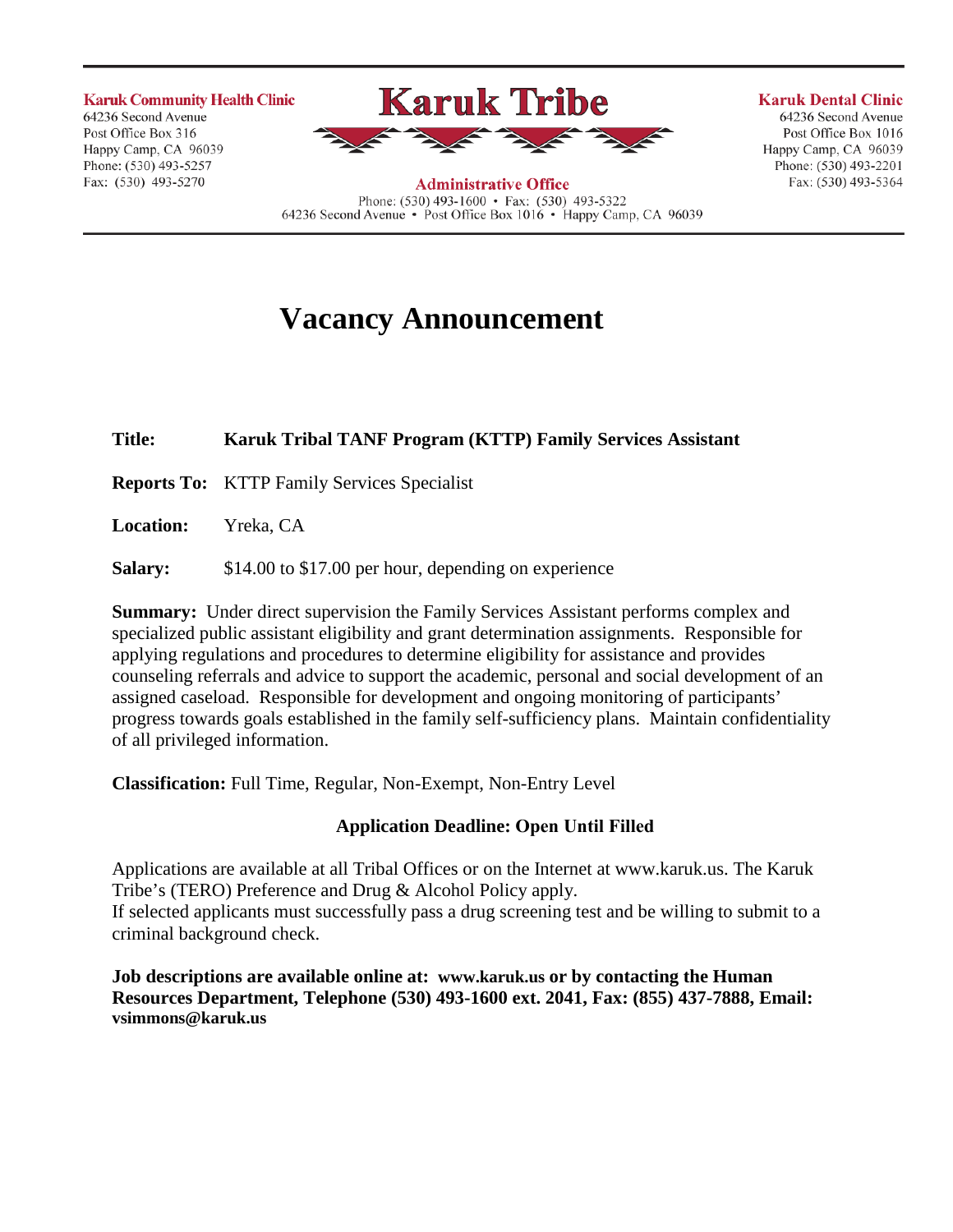## **POSITION DESCRIPTION**

| Title:           | Karuk Tribal TANF Program (KTTP) Family Services Assistant |
|------------------|------------------------------------------------------------|
| Reports To:      | <b>KTTP Family Services Specialist</b>                     |
| <b>Location:</b> | Yreka. CA                                                  |
| <b>Salary:</b>   | \$14.00 to \$17.00 per hour, depending on experience       |
|                  |                                                            |

**Summary:** Under direct supervision the Family Services Assistant performs complex and specialized public assistant eligibility and grant determination assignments. Responsible for applying regulations and procedures to determine eligibility for assistance and provides counseling referrals and advice to support the academic, personal and social development of an assigned caseload. Responsible for development and ongoing monitoring of participants' progress towards goals established in the family self-sufficiency plans. Maintain confidentiality of all privileged information.

**Classification:** Full Time, Regular, Non-Exempt, Non-Entry Level

## **Responsibilities:**

- 1. Interviews, advises and guides a diverse population of clients to assess employability, barriers to employment, need for public assistance.
- 2. Determine benefit eligibility, identifies need for ancillary services/payments.
- 3. Authorizes benefits within approved program policy or makes appropriate referrals to other staff and community resources for immediate services and assistance.
- 4. Determines when a client does not comply with program requirements and applies sanctions as mandated.
- 5. Reviews and explains the client's rights and responsibilities, program regulations, policies and eligibility for participation in the program.
- 6. Prepares monthly reports as requested by the Management and observes and enforces program policies and practices.
- 7. Refers clients to other services; including but not limited to: childcare, job placement, educational facilities, and any necessary intervention services.
- 8. Maintains strict confidentiality of all facets of programs and client records.
- 9. Monitors and maintains case record files on individual client achievements, work participation activities, and participates with client and relevant staff in the development of Family Success Plans for progress toward goals.
- 10. Monitors accuracy and completeness of case records in the electronic case management system and case record files.
- 11. Organizes caseload, maintain compliance with program policies and procedures, and ensure that delegated tasks are completed by appropriate staff.
- 12. Shall be available for local and out of the area travel as required for job related training. Shall attend all required meetings and functions as requested.
- 13. Shall be polite and maintain a priority system in accepting other position related job duties as assigned.
- 14. Ability to research and correctly interpret rules and regulations concerning eligibility.
- 15. Knowledge of policies and procedures governing Temporary Assistance for Needy Families and/or regulations governing eligibility and grants for cash aid.
- 16. Knowledge and familiarity with community resources that provide ancillary services such as transportation, childcare, housing, training, and health services.